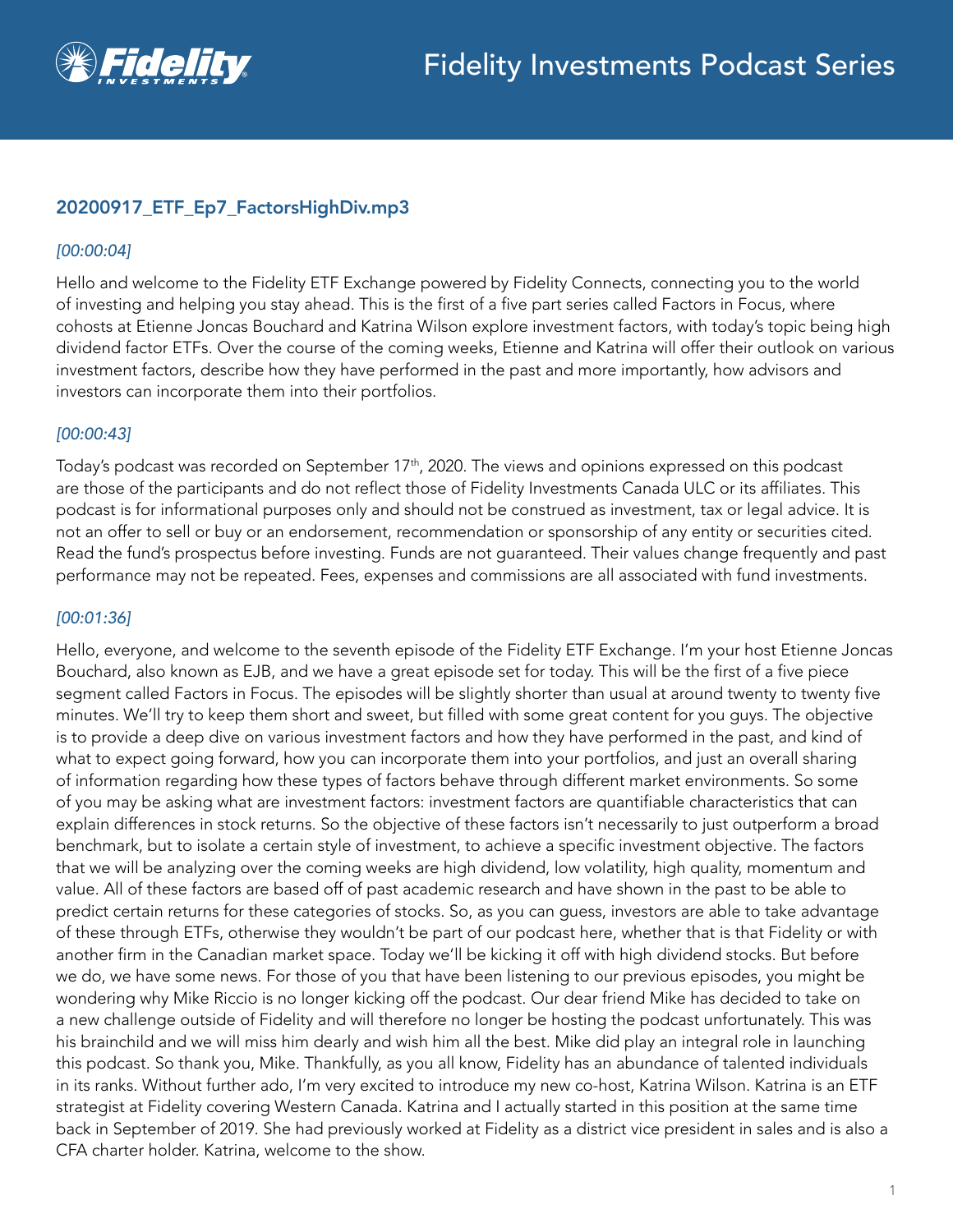## *[00:04:09]*

Yes, thank you EJB. Thanks for having me.

## *[00:04:12]*

It's my pleasure. I hope you're as excited as I am. This is a new next step for the podcast and I know we're going to find tons of great stuff to talk about. And today, to kick it off, as I mentioned, we're going to be looking and taking a deeper dive into high dividend factor ETFs, high dividend factors and just high dividend stocks in general.

## *[00:04:33]*

So the first thing that I'm going to ask you, I guess, is what comes to mind in the in the perception of most advisors and investors is that dividend stocks are boring old blue chip type companies often referred to as either lower beta. And I just wanted to get your opinion on how you would describe these mandates. And do you think that that's fairly accurate?

## *[00:04:55]*

I think that's a great point. It's definitely something we hear about, and especially when nothing sounds more exciting than investing in tech stocks. So it does seem like a lot of these companies seem more mature or old and a lot of investors just don't feel the excitement or connection to them anymore. There's actually a lot of really interesting things to take into consideration, especially since we've seen yields come down so much. What we're actually starting to see is maybe there's money rotating out of fixed income into some of these stocks just sort of ideal to your portfolio, add income to your portfolio in an environment where you might not be getting it from other sources. What are your thoughts? Is that something you're still thinking about?

## *[00:05:38]*

Absolutely. And that's a great point. And you actually stole one of my future questions with that. But that's fine. Yes, I agree. I think one of the strong tailwinds for high dividend stocks, I guess. Dividend stocks have been around for such a long time. It's one of those classical investment theories that if you are buying stocks with the ability to generate income, that will do very well for retirement accounts in particular. But it is going to be, I think, put in the spotlight a little bit with yields coming down. And I think in Canada, and I'd like to get your opinion on this, I think we have a stronger bias towards dividend stocks than most other investors in other regions just because of the way our index or the TSX is structured, like the average dividend yield on the TSX is higher than a lot of other broad benchmarks. Do you have anything to add on that?

## *[00:06:32]*

No, I think it's a good point. I mean, if you think about the US yielding around 50 basis points or 150% around less than the TSX. So while a lot of people are looking for exposure outside of Canada for certain reasons, maybe they're trying to reduce exposure to energy. But to your point, it's actually one of the most effective ways to get income in your portfolio. So definitely maybe not the exciting tech companies in Canada, but to your point, a great way to add income.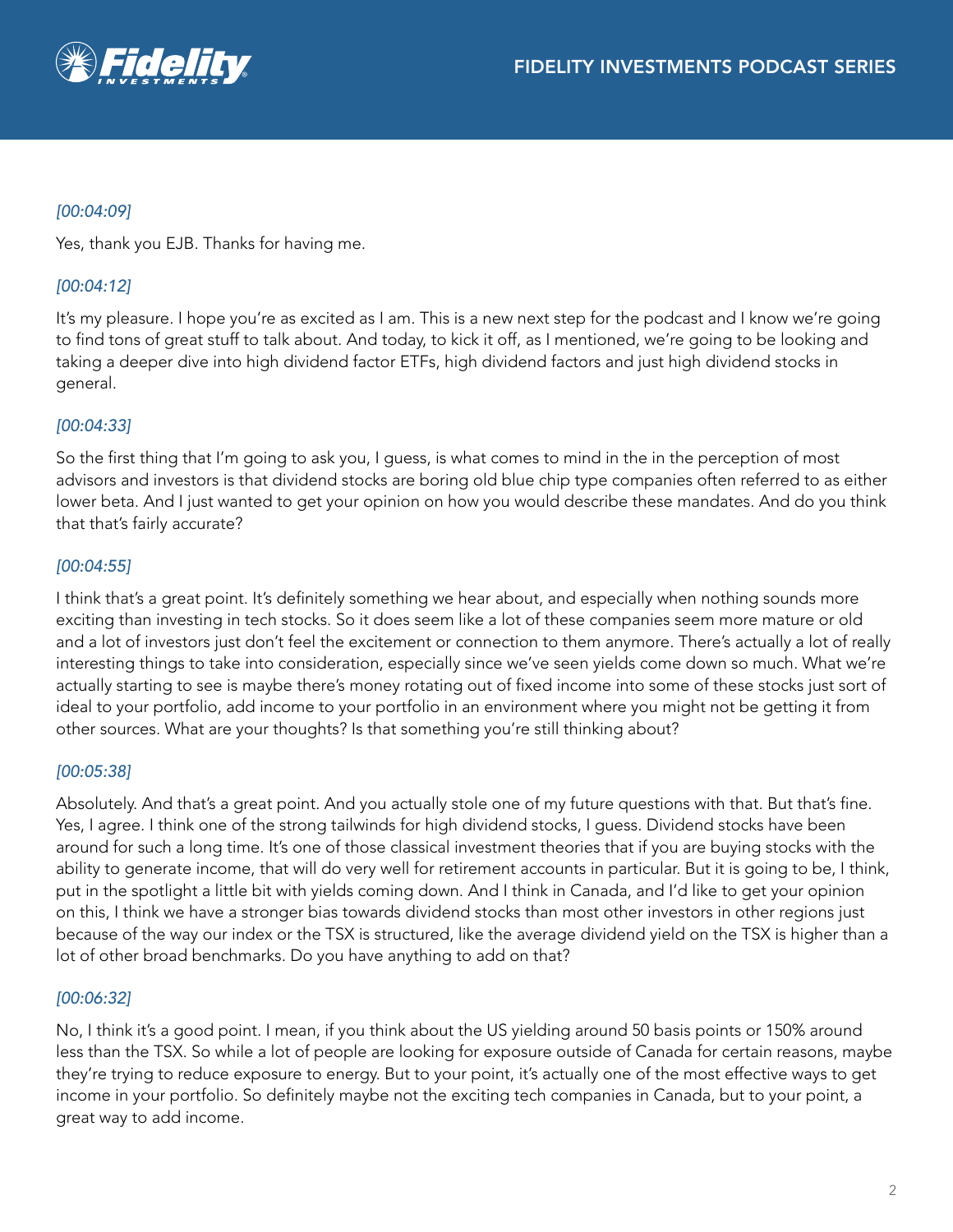

## *[00:07:06]*

Absolutely. And it's also… I think it comes back also to diversification, like you always want to have different styles and we're going to get into all the different ones over the next coming weeks. But dividends can be used for many different reasons. So we've highlighted one right here, obviously, with income generation. And I think really that's the key. The main argument behind it is to generate that income. That being said, it is also a great diversifier to those tech stocks that you mentioned. For example, if we look at our products as a typical benchmark or look into this type of factor, the sectors that you're overweighting are completely different from what you're overweighting with a factor like quality or momentum or even growth to a certain extent. Definitely. And I think that's maybe a little bit why a lot of investors were surprised with the performance of dividend stocks since the beginning of the year. We tend to see… As an investor, we think that these larger cap dividend stocks are dividend payers will generally protect well on the downside, but that's not exactly what happened during the COVID-19 drawdown. Why do you think it was different this time around?

### *[00:08:21]*

I think… I mean, COVID what a time, first of all. Obviously, there was force closures. Everything happened at an accelerated rate. I was looking the other day at bond spreads and it took them about one tenth of the time to get to the point of where they were in 2008, which is just a shocking statistic to see. So I think the main thing with dividends is, you know, investors really put a lot of emphasis on stock price as it relates to what the dividend yield is. And so you're paying 4%. The idea is the stock price has taken that into consideration. And I think just so much panic and COVID drawdown sort of got priced into the market that a lot of people were discounting the fact that I think companies are just not going to be able to keep up with their dividend payments. And it almost like shocked the entire dividend universe. And people started assuming that, well, the stock's pricing on a 4% dividend yield and everybody's expecting that to be cut. Should I be owning these companies? So it's almost a shock to the expectation of dividend payments and just so much uncertainty around even standard or mature great companies and how they would actually survive in a forced shutdown. So I really think it's the idea of discounting that dividend or the expectation of dividend payments going forward. I don't know if you had kind of similar observations.

### *[00:09:56]*

Absolutely. I mean, it's I think that makes so much sense. And we tend to forget that dividend stocks remain attractive as long as they're able to pay that dividend. And what happened during COVID-19, I think, is that a lot of the companies that were in these types of portfolios were forced to, like you mentioned, cut, halt, reduce their dividends. And that sent investors fleeing to other safe haven assets; whether that be bonds, whether that be cash, whether that be, you know, just other segments of the equity market. And I think another good point is that depending on how the ETF mandate you use is built, you're actually going to have quite a wide array of sector allocations. And we tend to forget that a lot of dividend paying or high dividend paying sectors are actually quite cyclical in nature. So the ones that really come to mind, right off the top of your head usually, we got real estate, that's classic dividend payers, we have utilities, we have telecos, but we also have pipelines, energy companies, integrated energy companies, we also have financials, to a certain extent, which have been really low beta in Canada, but in Europe have not. So, for example, if we look at an international dividend mandate, that segment was hit quite hard. And I think it comes down to the way that you're building these types of products. But I think it's easy to forget that there is some cyclicality in dividend payers.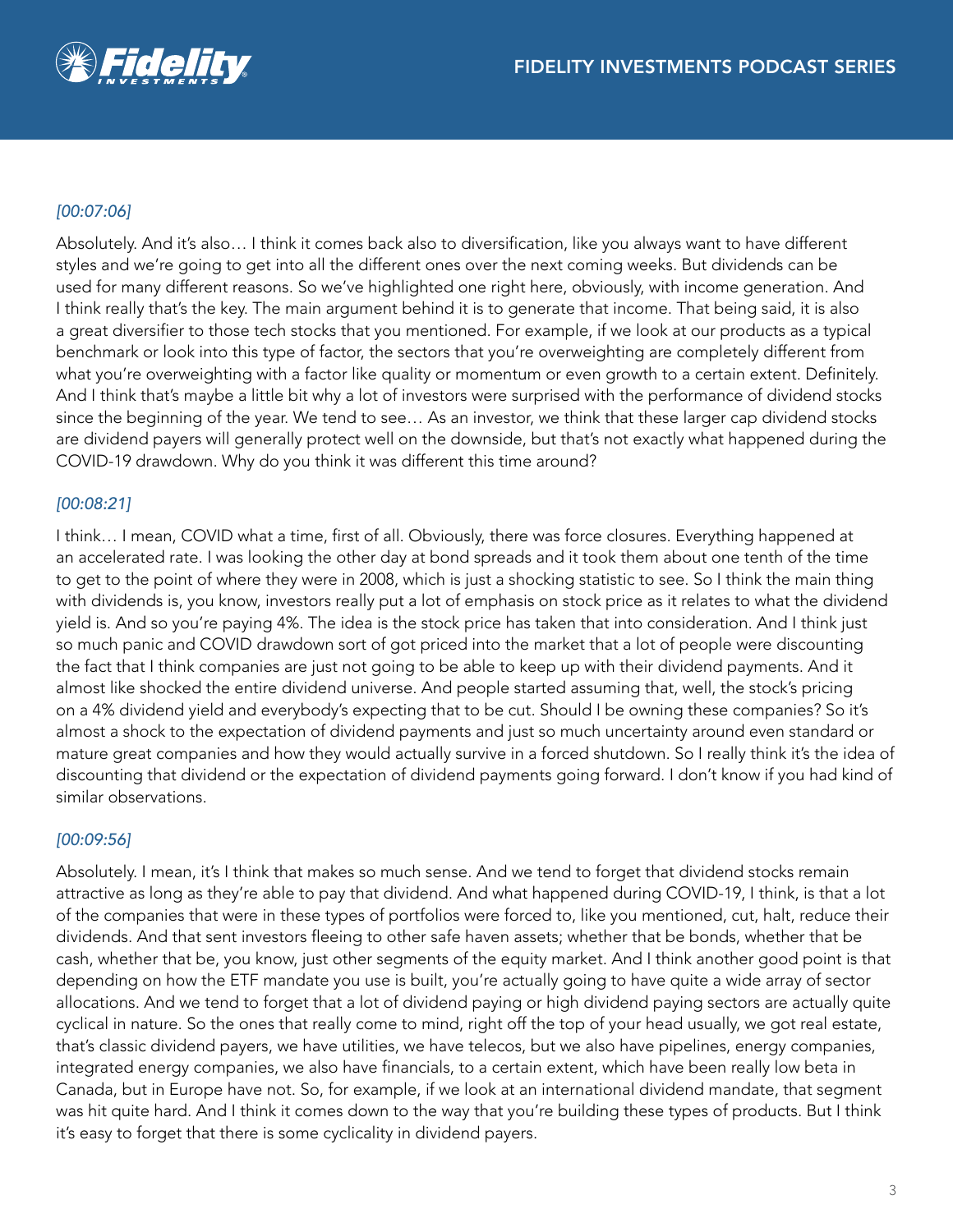

# *[00:11:21]*

Yeah, I think that's a good point. I think something we also maybe don't take or spend enough time thinking about is everyone we always thinks about dividend yields as dividends, but then obviously there's other aspects like payout ratio. And obviously that's a huge, I mean, energy. They might have attractive dividend yields, but I don't know if that's something either you're hearing talking to advisors or… That's such a great point.

## *[00:11:49]*

And I kind of wanted to go there, but I didn't know exactly how to how to address it. But it's so true, right? We always look at the absolute dividend yield when we're comparing these mandates. But there's so many other criteria that you have to look for like the payout ratio, like dividend growth. So you do want a company that's continually increasing their dividend, or do you just want a company that has no more growth and is paying out the cash that it's generating? And I guess that's fine until you have no more cash flows. So and I think that was the case also in COVID where all the companies that had a high payout ratio were the ones that particularly got burned. So if your revenues go down 50% in one quarter, well there's no way you're going to be able to pay out that dividend to your shareholders. So, yeah, I think that really explains the performance so far year to date. But I think there's still some optimism that should be held there for dividend stocks going forward, because, as you mentioned, whether that's the macro tailwind from lower bond yields, but it's also on a valuation standard. And I think that we're getting close to historically cheap valuations for dividend stocks to the broad benchmark. Do you have a few comments on that, Kat, that you like that?

### *[00:13:07]*

No, you're right. And we're definitely starting to see that. I mean, if we think about the COVID recovery, if we can use that official term, obviously dividend stocks have done so well. And it was almost exactly what you just touched on, the idea that a dividend stock just became so cheap. I mean, think about the Canadian banks. They don't have a track record of cutting their dividend. And do low rates impact them? It could. But if you're looking at where they're trading from a valuation standpoint, those businesses aren't going anywhere. And they were paying such attractive dividend yields at that point. So I think valuation is something absolutely we need to pay close attention to. And I know what the most recent report we saw, right, looking at that 12 month excess return from a forward looking standpoint.

### *[00:13:58]*

Yeah, that's I think thanks to our friends at FMR, so Fidelity US, which provides us this great quant data. Obviously we're working in partnership with them for our factory lineup and they shared some great information on historical valuations of different factors. And I guess we can touch on it as we go through these various factors to kind of position ourselves on where we are respective to the benchmark. And basically what it was showing us is that dividend stocks in Canada, the US and on the international space as well, from a price to book or forward price to earnings basis, we're talking in between the 5th and 20th percentile of historical valuation. So, you know, really, really attractive from that perspective. But was even what was even more interesting and what you were alluding to is that when we get to these valuations, historically speaking, so this is going back to 1996, we can see that there is an average excess return generated over the next 12 months. That was in the range of between 10 and 22%, depending on the on the geography. So this is somewhat of buying the dip type thing where adding a dividend mandate to diversify your equity exposure might make sense not only just to reduce your overall risk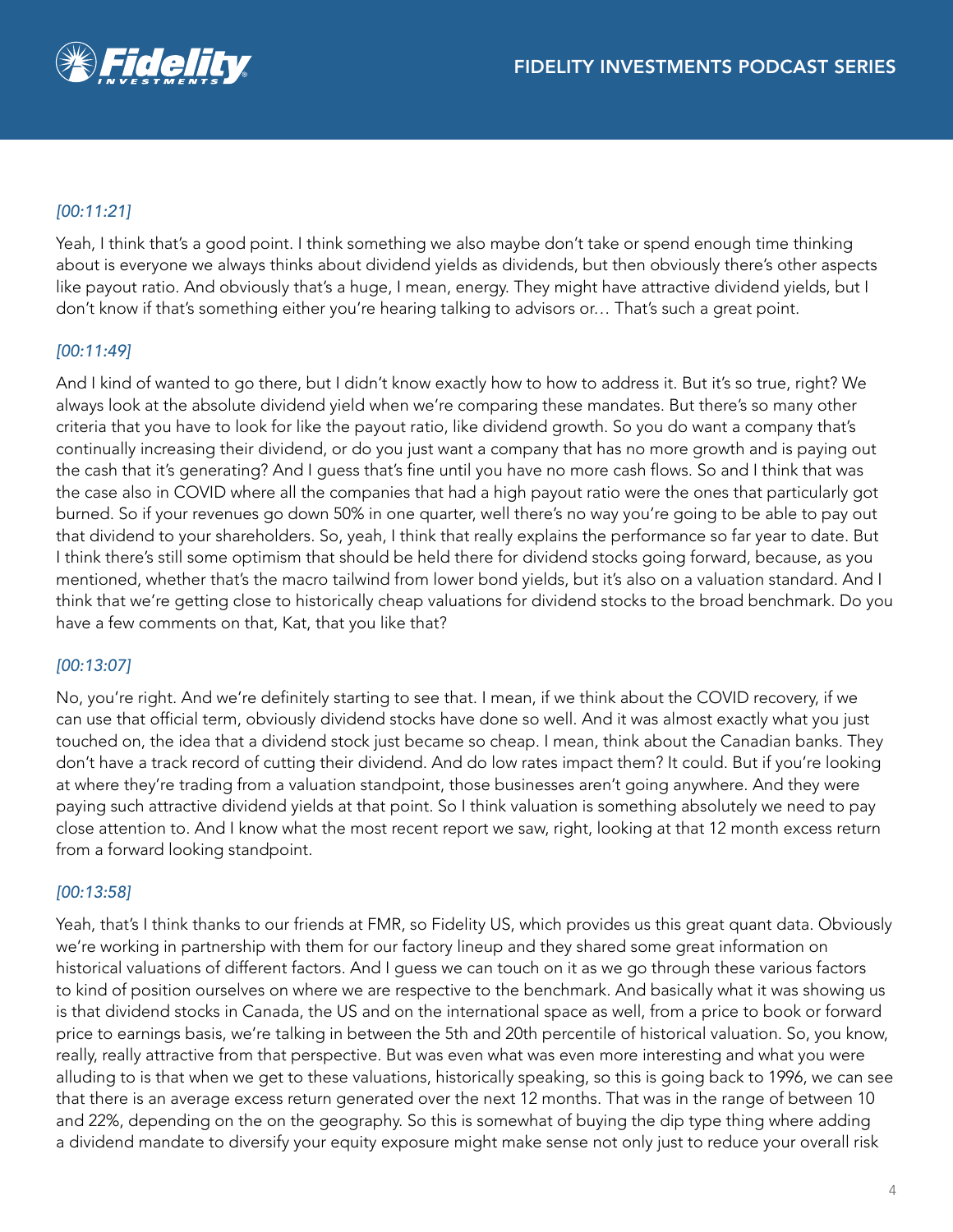

or your equity risk that you're taking, but to also benefit from a potential outperformance to come. And I think following the 2008-2009 Great Recession, dividend mandates were actually some of the strongest performers in 2010 and 2011. So definitely something to keep an eye on.

## *[00:15:34]*

Yes. Yes, great point. Obviously something that… To some degree I mean, we definitely saw out of COVID asset classes reacting very similar to what we saw coming out of the Great Financial Recession of 2008-2009. So it certainly was a period of time that we were able to look to for some ideas through April and May.

## *[00:15:56]*

Absolutely. So this brings me to my next question, and it's regarding maybe a headwind. So we've been positive, we've been relatively positive on dividends right now. I think for all the reasons that we've described so far, it seemed like it would be the right time to buy this type of factor. Now, I'm going to put you on the spot and say do you think there is a headwind to high dividend stocks going forward? Like what's going to maybe keep them undervalued for maybe a prolonged period of time? Do you see anything anyways?

### *[00:16:30]*

I don't know, I'll play devil's advocate here, because I think the market needs two sides of every story. So I think we did a good job of expressing the case for why dividends. And if we're going to look at in what scenario does that not play out… If we think about equity market returns and we actually break it down, you have dividend yield, you have multiple expansion or contraction, you've got earnings growth. Dividend yield has just not been a massive contributor to stock market returns over the last 10 years. It's come from earnings growth. It's come from multiple expansions. So, like I said, the market needs two sides of every story, that's how you make a market, or sort of two sides of the equation. So I think what will sort of prevent dividends from seeing significant growth is if we keep seeing multiple expansion in sectors like tech and we see earnings growth accelerating even more than what we've seen in the last 10 years. So I think it's not so much anything against the companies, but I think it's going to be very much dependent on the leaders that we've seen in the last 10 years. Can they keep running? And the reality is… And I mean, we've seen it right. Dividend yield has a negative correlation, excess correlation to these momentum strategies. And so really, in order not to say that we need to see a big tech drawdown, not to say we need to see these companies going away, but we technically will eventually have to see a slowdown in the stock market returns of those types of companies. I don't know if you have similar thoughts.

### *[00:18:09]*

Yeah, and from what I'm getting from your comments is I think that high dividend stocks are becoming more and more like value stocks. And for them, I think to have a sustained outperformance, it's kind of the same arguments that you'd have to see for value to come back, which is, you know, an acceleration of economic growth, maybe a bit of inflation and just an overall better outlook or more clear outlook on the macro backdrop going forward. That being said, regardless of what your outlook is for the forward dividend stocks, there are certain types of investors. So if you're an advisor listening in or if you're an investor, how does this fit the bill for those types? Like what is the ideal investor look like for dividend companies? Is it the young earners who are starting to invest? Is it people getting closer to retirement? Is it for everyone? Is there a prototypical type of investor, you think, for these types of mandates?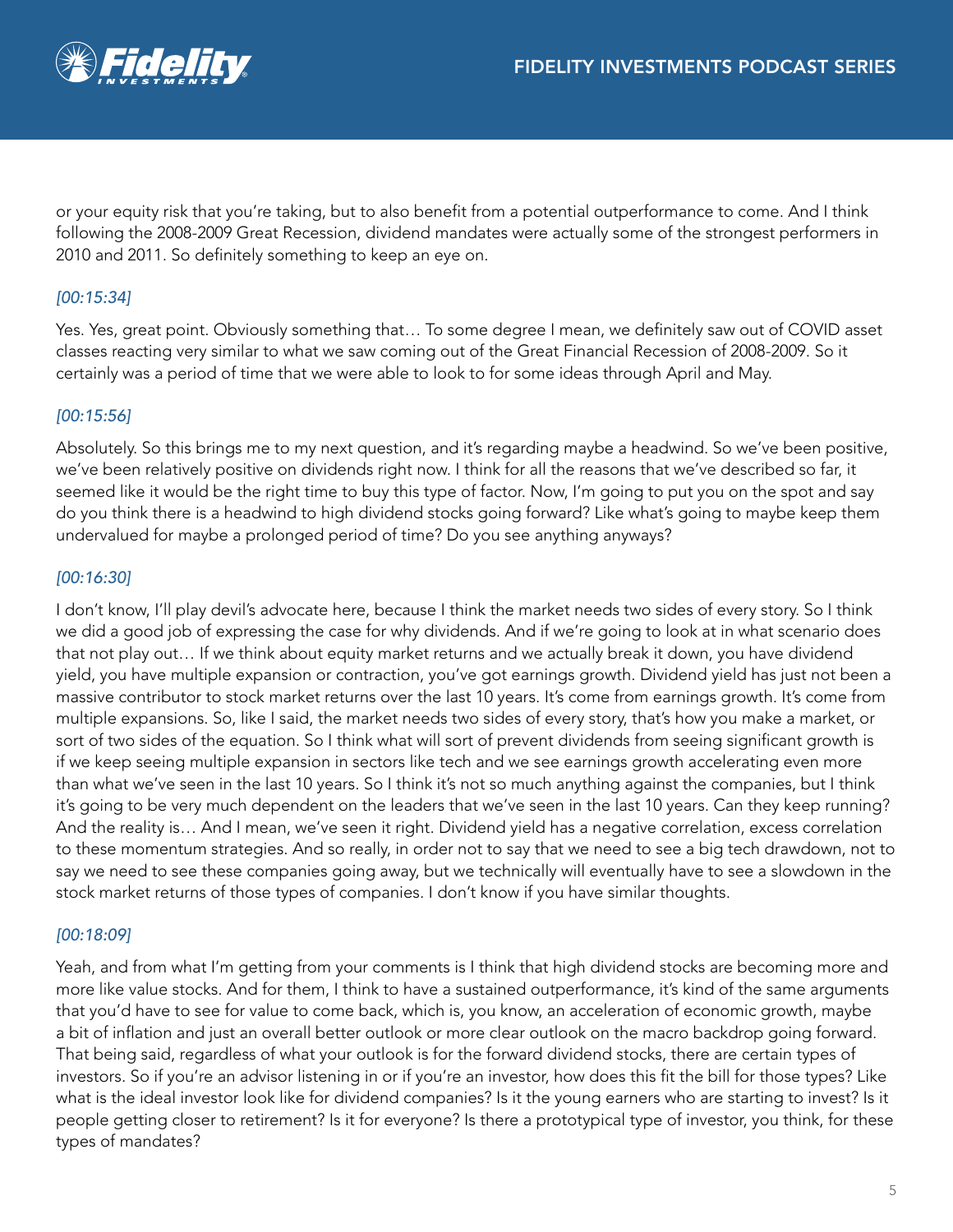

## *[00:19:14]*

You know, one use case I love to have, it is not another specific type. But anyone that's looking to save in TFSAs, what a great way to do it with high dividend ETFs, because you not only get, hopefully, capital gains through equity market exposure, but if you can get and generate income of some of the high dividend strategies yielding two to four percent tax free, that's a really attractive compounding strategy right there. So I think that can be across demographics ages. But certainly anyone that's looking to state has capacity in their TFSAs, I'd say that's probably the number one sort of use case where at least especially right now, we're in a lot of money flowing to. What would you say?

### *[00:20:09]*

I 100% agree with you and what a beautiful tool the government has given us with TFSAs. And it makes so much sense because that income will not be taxable. And obviously, this applies mostly to foreign. You know, if you're buying a US dividend mandate, for example, particularly advantageous because it's not Canadian dividend income that you're getting, which is taxed at a lower rate, obviously. So definitely I think that makes a lot of sense. And I think that's why we're going to continue to see that. And I'm going to come back to the first initial point, because I truly think it is maybe the most important argument that can be made for dividend stocks, and that is the decrease over the past 10 years in overall bond yield. So fixed income investors, especially as we're going towards retirement, so for investors that are heading towards finally retiring and taking advantage of all those investments that you've made over your career, investing in bonds only or in a purely balanced portfolio that isn't aiming to generate an excess yield… It's going to be harder and harder to generate a certain amount of income to meet those needs, those expenses that you're going to have going forward. So what's your opinion on that? And how do you think dividend stocks can maybe bridge the gap between bonds and just pure equities without a dividend focus?

### *[00:21:29]*

You know, that's such a great point. I've had so many discussions about that lately, whether it's looking at GICs, high interest savings accounts or even traditional bonds. We thought earlier this year that yields couldn't go any lower and we've seen them come down drastically since the COVID drawdown. And what's been really fascinating to see is, well, yields have come down; actually looking at dividend yields in the equity markets, they're either flat or they're slightly up. So, for example, if you look at the TSX, if you look at a high dividend ETF in Canada, the yield on these products are actually up from where they were on January 1 of this year. So it's pretty eye opening to see that. And for investors looking to generate cash flow, this can be a really great way to do it. And in particular, for those that may traditionally be investing in fixed income and bonds, this can be a great solution to help cushion some of the lower income we're seeing from that asset class. And one of the things we often hear about, too, is, OK, well, great, what if I just go out and buy a handful of dividend paying stocks? But if you're looking at a high dividend ETF, for example, in Canada, you're going to be diversified not only across all the sectors, but across 60 or so names. So it can be a great way, you know, if you're looking to complement income, you're getting on the fixed income side, but maybe don't want to take on that company specific risk by buying one or two or five stocks, this is a great way to hedge that risk out. You know, another topic that we haven't covered off yet today EJB is preferred shares and obviously a topic we're hearing a lot about as well. What are you hearing on your side?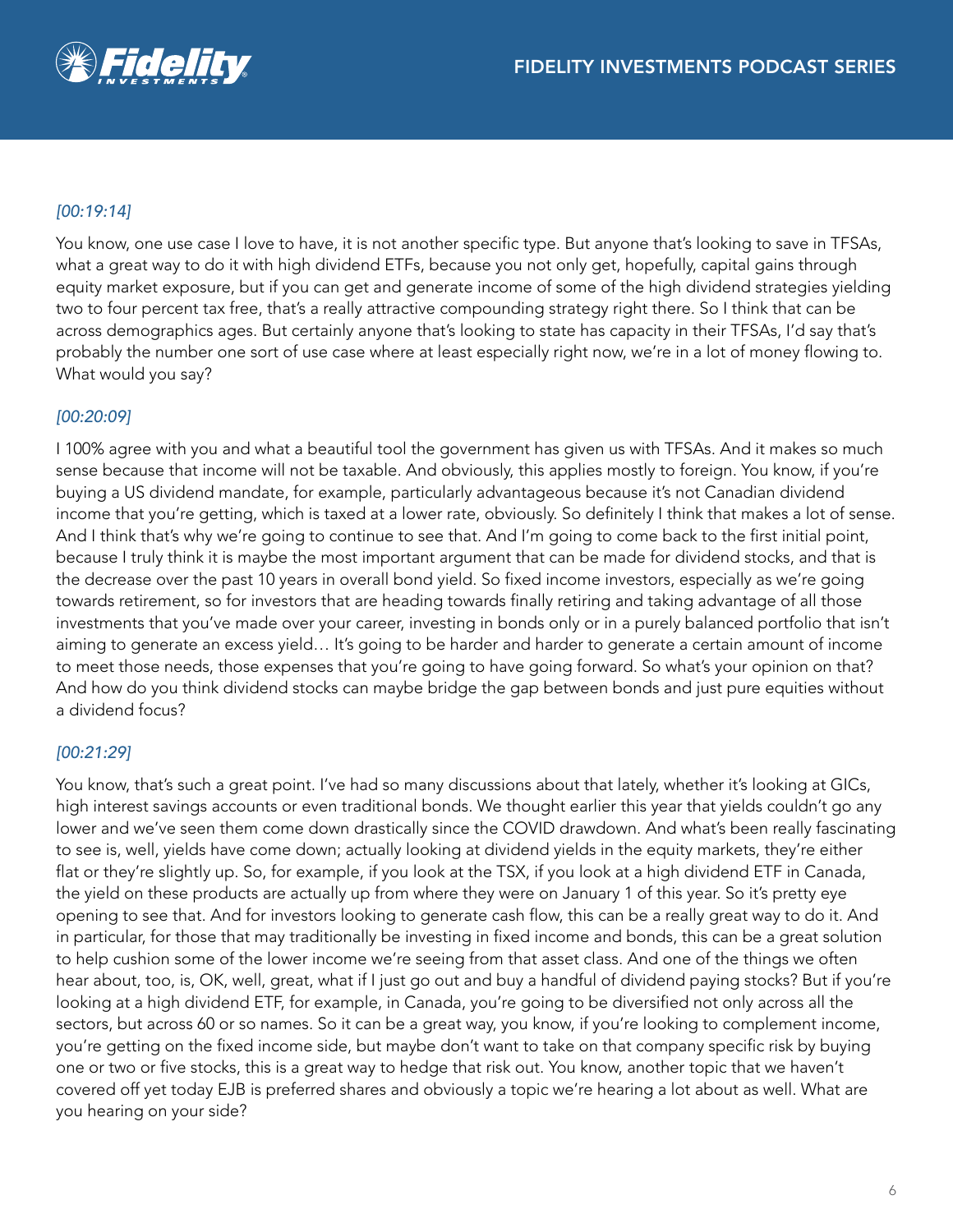

## *[00:23:14]*

Absolutely. So actually, I'll just make one quick comment on what you were saying before I jump in that one, because that is another big one. And I think that I've been receiving a lot of questions recently about where some are even being called back. But quick parentheses on the first subject of the opportunity set in fixed income being obviously much less attractive than it was fi5-ve, five, 10 years ago. And I think there is an underlying risk that we might not be taking into consideration with fixed income. And that is if you're looking at a purely passive fixed income index, either in the Canadian space, US or global, the risk profile for what you're getting paid to take on is significantly higher than what it was 10 years ago. And if we just use duration as one metric, having a duration of eight at a yield that is sub one percent or close to one percent, that is completely different from what it was, even as close back as 2015-2016 when you're getting paid 2.5% for a duration of approximately 4.55. So you almost have twice the risk for half the return. And I think that's something to take into consideration. Obviously it hasn't materialized as a risk. It's been more of actually a net positive over the past five years because the longer duration you had as rates went down, the better returns you had. But those capital gains opportunities seem to be shrinking, if not becoming more or less non-existent, especially on the government bond side. I'm not talking corporate bonds necessarily, but definitely on the government bond side.

## *[00:24:52]*

Definitely. And for any new listeners out there, just a quick refresher on what duration is. When we talk about risk of fixed income, what duration tells us is not risk from a standpoint of whether the bonds are actually going to pay their coupons, that's what we refer to as default risk. But duration tells us is how sensitive is the price of that bond as it relates to movements in interest rates. And so we think about how much is that bond price going to fluctuate with a one percent move in interest rates. A duration of eight would mean if rates go up 1%, price of that bond falls by 8%. So you can see that that's in today's environment, adding some risk to fixed income overall. And as EJB pointed out, we're really seeing that sensitivity to interest rates increase over time.

### *[00:25:42]*

Absolutely. So I guess I'll just make a quick comment on preferred shares, which is definitely an asset class. I'll be nice. I'll play nice. It's not my favorite asset class, but obviously there are some advantages. They wouldn't be this popular if there wasn't. That being said, if you look over the past 10 years, it really has been a dog. It's been a really tough space. Obviously, there's been some great prefs. But if you look at the overall market as a whole, that yield is now very, very similar to your high dividend ETFs and your risk profile is exactly the same, but you have less upside. So for us, it's just a great alternative because you're not capped to the upside. You're taking on the same volatility, you're getting the same yield. It just seems like a very simple mathematical switch opportunity that you can make in your portfolios. Obviously, if you're an advisor listening in, preferred shares can be rated differently as equities in your compliance and all that stuff. But definitely one thing to keep an eye on going forward, I think and there is obviously quite a bit of assets in that space as well.

## *[00:27:02]*

So definitely important to highlight, I believe.

## *[00:27:05]*

I guess I have to ask that and put you on the spot. Are you buying preferred or high dividend ETFs right now?